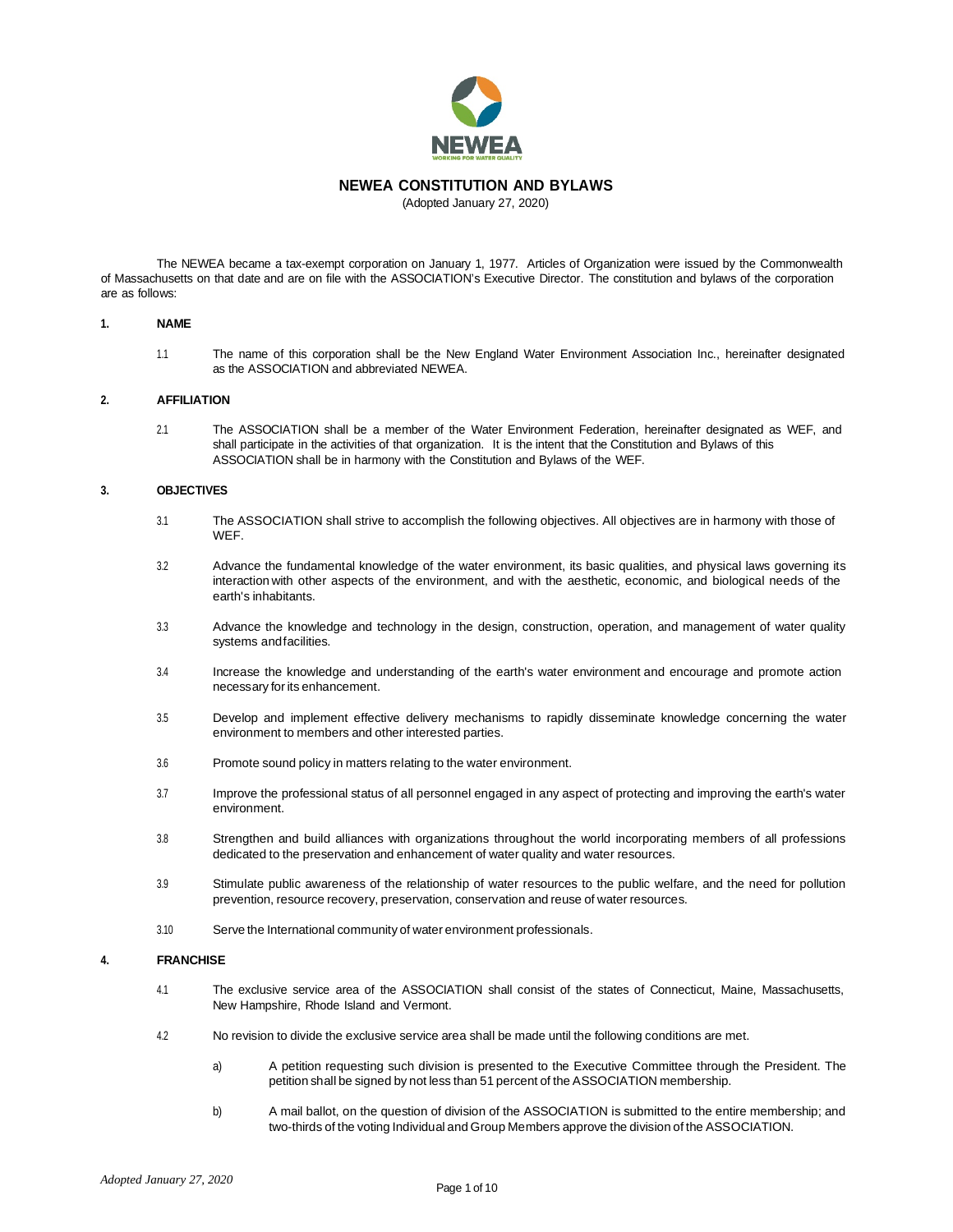- c) The division is approved by the WEF.
- 4.3 No revision to expand the exclusive service area by joining with another member association of the WEF shall be made until the following conditions are met.
	- a) A petition requesting such joining is presented to the Executive Committee through the President. The petition must be signed by not less than a total of 100 Individual and/or Group Members.
	- b) A mail ballot on the question of joining another member association is submitted to the entire membership; and two-thirds of the voting Individual and Group Members approve the joining of the ASSOCIATION with another member association.
	- c) The joining is approved by the WEF.

## **5. MEMBERSHIP**

- 5.1 The membership of the ASSOCIATION shall consist of persons and organizations interested in any of the objectives of the ASSOCIATION residing in or maintaining a place of business within the exclusive service area of the ASSOCIATION and having such qualifications as are prescribed in the Constitution and Bylaws for the Individual, Group, or ASSOCIATION-Only membership.
- 5.2 The term "eligible voting member" as used in this Constitution and Bylaws shall include all persons having the rights and privileges of Individual, Group, or ASSOCIATION-Only Members as prescribed in the Constitution and Bylaws.

## **6. EXECUTIVE COMMITTEE**

- 6.1 The affairs of the ASSOCIATION shall be managed by an Executive Committee under such rules as the Committee may determine, subject to the specific conditions of this Constitution and Bylaws.
- 6.2 The Executive Committee shall consist of elected officers (as defined in Section 7.1) and the Executive Director, who shall serve without a vote.
- 6.3 Any sitting member(s) of the WEF Board of Trustees and/or WEF Delegate(s)-at-large whose primary Member Association is the ASSOCIATION shall be invited to participate in the affairs of the Executive Committee in an advisory, non-voting capacity.
- 6.4 PresidingOfficer
	- 6.3.1 The President of the ASSOCIATION shall be the Presiding Officer of the Executive Committee.
- 6.5 Quorum
	- 6.4.1 A quorum of the Executive Committee shall consist of a majority of its members.
- 6.6 Duties of the Executive Committee
	- 6.5.1 Shall be the representative of the ASSOCIATION and shall manage its affairs and establish policies subject to the conditions and limitations prescribed in the Constitution and Bylaws.
	- 6.5.2 Shall receive all committee reports and take appropriate action on recommendations made in these reports where required.
	- 6.5.3 Shall direct the investment and care of the funds of the ASSOCIATION.
	- 6.5.4 Shall make funds available for regular operation of the ASSOCIATION and for specific purposes. No financial commitments shall be incurred that are beyond the funds available or otherwise due.
	- 6.5.5 Shall approve the hiring of, the annual compensation for, and direct the activities of an Executive Director.
- 6.6 Proxy Appointment
	- 6.6.1 Any of the six ASSOCIATION State Directors, six ASSOCIATION Council Directors, ASSOCIATIONelected WEF Delegates, or Treasurer may appoint a proxy to serve in his or her behalf at an Executive Committee meeting, provided he or she notifies the President and Executive Director in advance and in writing.
- 6.7 Senior Management Team
	- 6.7.1 Shall consist of the President, President-elect, Vice President, Immediate Past President, Treasurer, and Executive Director (in a non-voting advisory role)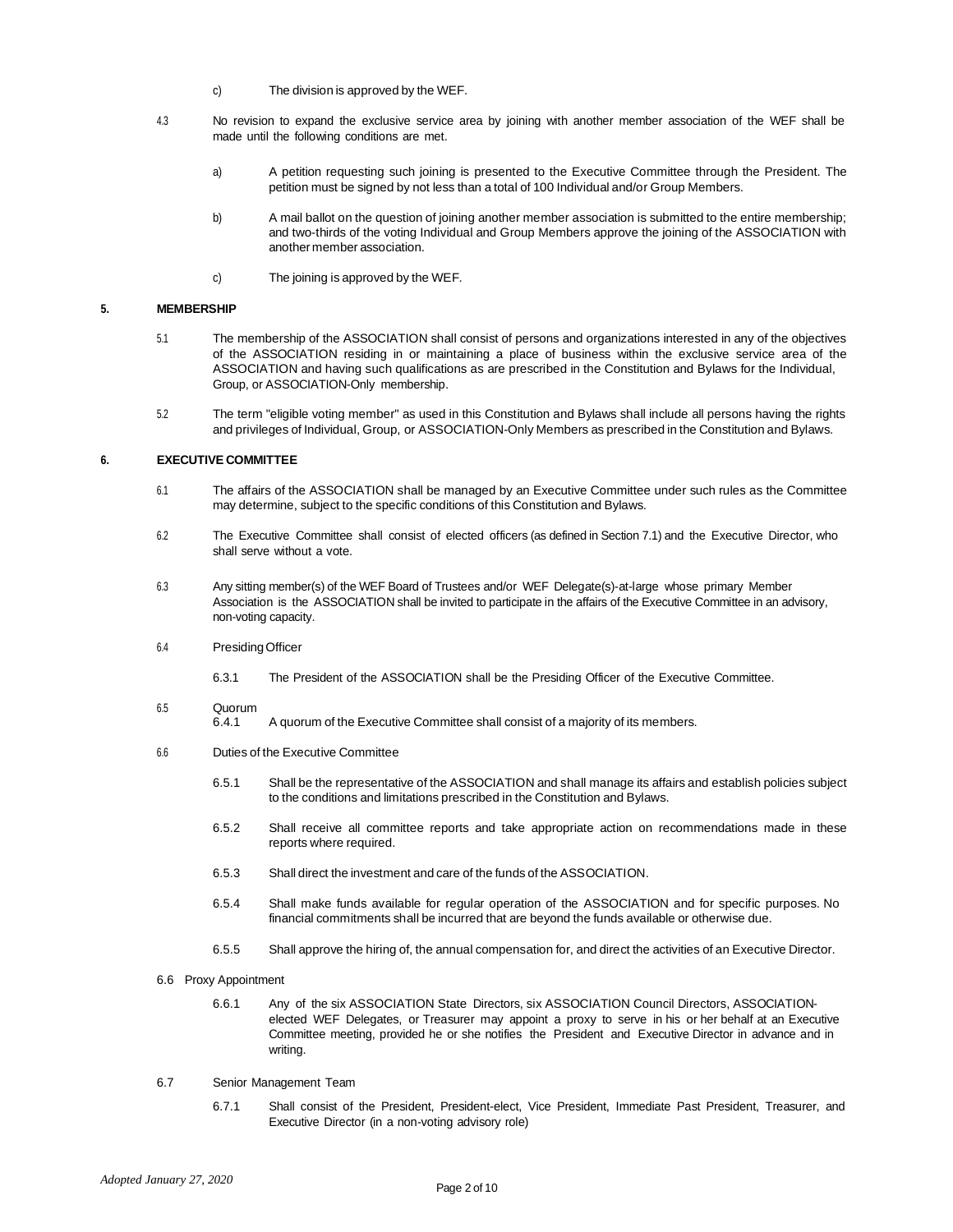- 6.7.2 Shall convene as necessary outside of the Executive Committee in order to make determinations with regard to routine administrative and strategic details of association business requiring immediate decisions and timely action.
- 6.7.3 Shall reasonably and in good faith represent the intentions and expectations of the Executive Committee.
- 6.7.4 Shall report fully and regularly to the Executive Committee with regard to decisions taken and actions consummated on behalf of the Executive Committee.
- 6.7.5 Shall discuss ways to help the Executive Committee make the most efficient possible use of their meeting time to effect and analyze ASSOCIATION business in order to serve the best interests of the membership and the industry.

### **7. OFFICERS**

- 7.1 The officers of the Corporation shall be:
	- 7.1.1 a President, a President-Elect, a Vice-President, the latest living ASSOCIATION Past President, six ASSOCIATION State Directors, six ASSOCIATION Council Directors, and a Treasurer; and
	- 7.1.2 ASSOCIATION-elected Delegates who represent the ASSOCIATION as WEF members on the WEF House of Delegates in terms as defined and designated in the WEF Bylaws.
- 7.2 Any sitting member(s) of the WEF Board of Trustees or WEF-appointed At-Large Delegate(s) whose primary Member Association is the ASSOCIATION shall be given honorary non-voting officer status and invited to attend all NEWEA Executive Committee meetings.
- 7.3 All officers shall be persons having all the rights and privileges of Active members.

### **8. APPOINTMENT OF EXECUTIVE DIRECTOR**

8.1 The Executive Director shall be appointed by the Executive Committee upon the recommendation of the Management Review Committee.

### **9. OFFICERS**

- 9.1 Duties and Functions
	- 9.1.1 President
		- 9.1.1.1 General supervision of the affairs oftheASSOCIATION.
		- 9.1.1.2 Preside at all conferences and meetings of the ASSOCIATION and meetings of the Executive Committee.
		- 9.1.1.3 Be an ex-officio member of all committees, other than the Nominating Committee, and appoint the members of all committees where membership is not otherwise specified by the Constitution and Bylaws.
		- 9.1.1.4 Perform such other duties as may be assigned by the Executive Committee.
	- 9.1.2 President-Flect and Vice President
		- 9.1.2.1 Assist the President in the performance of prescribed duties.
		- 9.1.2.2 Preside at conferences and meetings of the ASSOCIATION and at meetings of the Executive Committee in the absence of the President.
		- 9.1.2.3 Be ex-officio member of all committees other than the Nominating Committee and those chaired by the individual.
		- 9.1.2.4 Perform such other duties as may be assigned by the Executive Committee.<br>9.1.2.5 In absence of the President, the President-Elect shall act. In case the President
		- In absence of the President, the President-Elect shall act. In case the President-Elect cannot act, the Vice President shall act. In case the Vice President cannot act, the latest living Past President shall do so. The Executive Committee shall elect one of its members to act if the Past President cannot do so.
		- 9.1.2.6 The Vice President shall perform other duties as assigned by the President and Executive Committee.

9.1.3 ASSOCIATION-elected WEF Delegate(s)

- 9.1.3.1 The ASSOCIATION-elected WEF Delegate(s) shall serve as WEF members on the WEF House of Delegates, in terms as defined and designated in the WEF Bylaws, representing the ASSOCIATION in the conduct of all business by the WEF House of Delegates..
- 9.1.4 Treasurer<br>9.1.4.1
	- See that all moneys due to the ASSOCIATION and the WEF are collected carefully, and, without loss, transferred to and reconciled with the WEF and proper accounts and custody; ensure that all MA dues collected directly by WEF are correctly tracked and properly transferred to and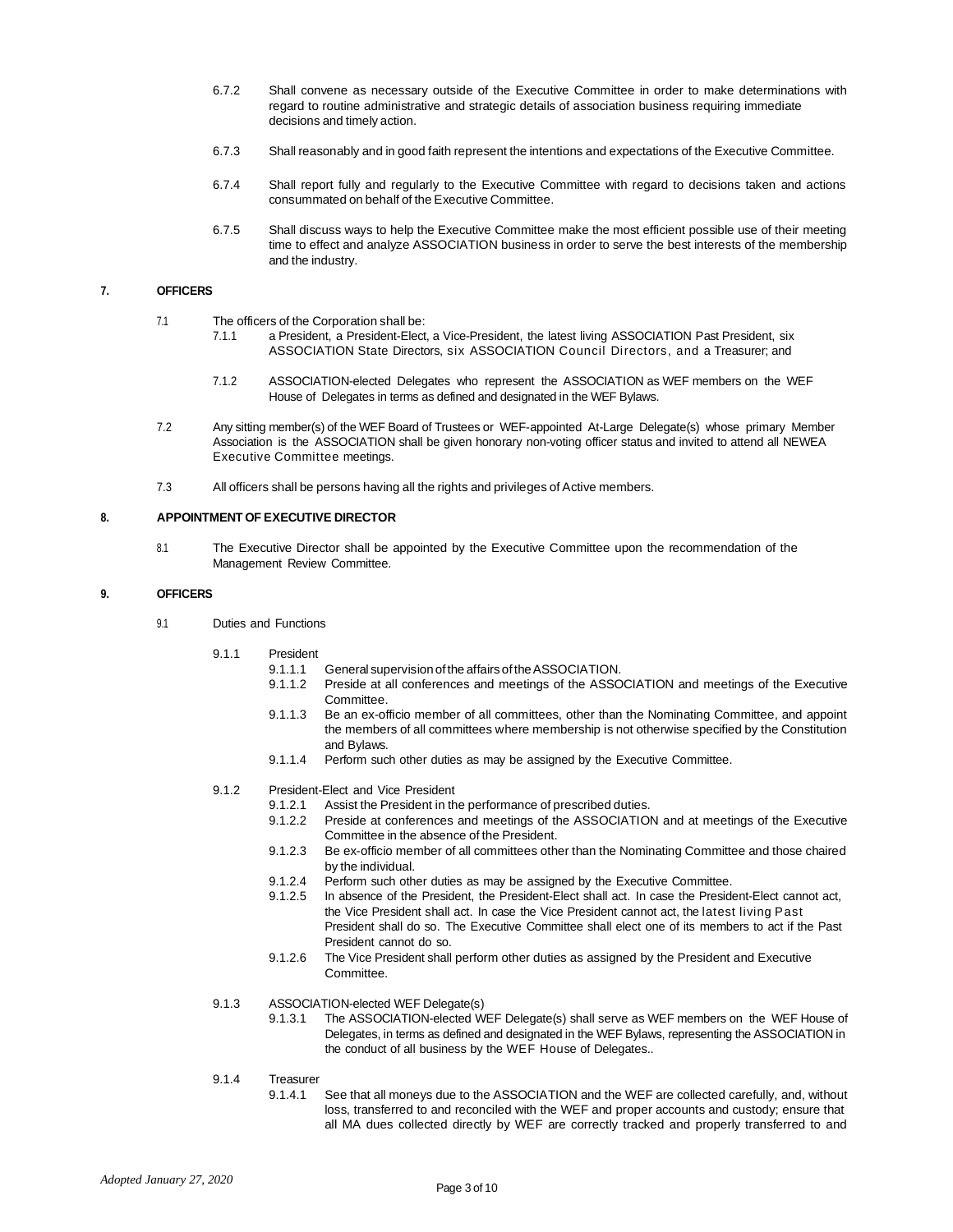reconciled with the NEWEA account; see that all expenditures are properly entered in the records of the ASSOCIATION, and the bills and vouchers for their payment are proper and in order; and sign or see to the signing of checks or drafts against funds of the ASSOCIATION, all in accordance with procedures established or approved by the Executive Committee.

- 9.1.4.2 Forward to the Officers and each Executive Committee member a quarterly financial summary of accrued income and expenses consistent with the annual financial statement.
- 9.1.4.3 Present at the Annual Meeting of the ASSOCIATION a balance sheet of the books as of the end of the previous fiscal year and as of the end of the quarter preceding the Annual Meeting which books shall be made available for audit, annually or as otherwise specified by the Executive

Committee at the expense of the ASSOCIATION, by a public accountant appointed by the Executive Committee.

- 9.1.4.4 Consult with the officers of the ASSOCIATION as to the custody and investment of funds and preparation of an annual budget.
- 9.1.5 ASSOCIATION Council Directors<br>9.1.5.1 ASSOCIATION Counci
	- 9.1.5.1 ASSOCIATION Council Directors (6 total) represent six councils of ASSOCIATION committees: Public Outreach Council; Collection Systems and Water Resources Council; Treatment, Systems Operation and Management Council; Innovation Council; Communications Council; and Meeting Management Council. Each Council comprises several ASSOCIATION standing committees.
	- 9.1.5.2 Each ASSOCIATION Council Director provides leadership and oversight to his/her Council committees and acts as a liaison and voting representative for each committee to the Executive Committee.

9.1.6 ASSOCIATION State Directors

- 9.1.6.1 Association State Directors (6 total); each represents his/her respective state and advises the Executive Committee of the needs and initiatives of that state.
- 9.1.6.2 State Directors shall establish and maintain liaison between the ASSOCIATION and the Director's respective constituency (such as the State Operator Association or the Affiliated State Association), and the state and federal legislative delegation from his/her state on environmental issues of concern to New England.
- 9.1.7 Past President<br>9.1.7.1 The
	- The Past President shall serve as the Chair of the Management Review Committee and perform other duties as assigned by the President and Executive Committee.
- 9.1.8 Non-voting honorary officer(s) by virtue of appointment to WEF position
	- 9.1.8.1 A member of the WEF Board of Trustees and any appointed At-Large member of the WEF House of Delegates whose primary Member Association is the ASSOCIATION (as approved by the ASSOCIATION Executive Committee) shall be invited to attend Executive Committee meetings on a non-voting basis, and to offer advice and guidance as appropriate.

## 9.2 Terms of Office

- 9.2.1 The terms of office of the President, President-Elect, Vice President, Treasurer, and the latest living Past President shall be for approximately one year, which term shall start immediately following the close of the ASSOCIATION annual meeting, at which the election of officers is conducted, and continue until their successors qualify. Officers shall not be eligible to succeed themselves in consecutive terms, excepting the offices of Treasurer and WEF-Appointed honorary Officers. The Treasurer position may not serve more than three (3) consecutive one-year terms. Any WEF-Appointed Honorary Officer may serve consecutive terms so long as he or she serves in his/her WEF-appointed position.
- 9.2.2 The terms of the six ASSOCIATION State Directors and six ASSOCIATION Council Directors shall be for approximately three years, with Directors nominated and elected each year as required. New Director terms shall start immediately following the close of the ASSOCIATION annual meeting at which the election of officers is conducted and continue until their successors qualify.
- 9.2.3 The term(s) of the ASSOCIATION-elected WEF member Delegate(s) shall be as defined and designated in the WEF Bylaws, spanning approximately three years beginning and ending at the annual meetings of the WEF. The Delegate(s) shall not be eligible to succeed themselves in consecutive terms.
- 9.3 Nominations and Election of Officers
	- 9.3.1 Nominations for Vice-President, ASSOCIATION-elected WEF Delegate(s), Treasurer, and ASSOCIATION State and Council Directors for the following year shall be received and considered by the Nominating Committee. Nominations shall also be received for President and President-Elect if advancement to these offices is not automatic as prescribed by this document. The Nominating Committee, through its Chair, shall submit to the Executive Committee for its approval at least sixty days prior to the annual meeting of the ASSOCIATION its selection of one or more candidates for each office required to be filled. All nominees shall have signified their willingness to serve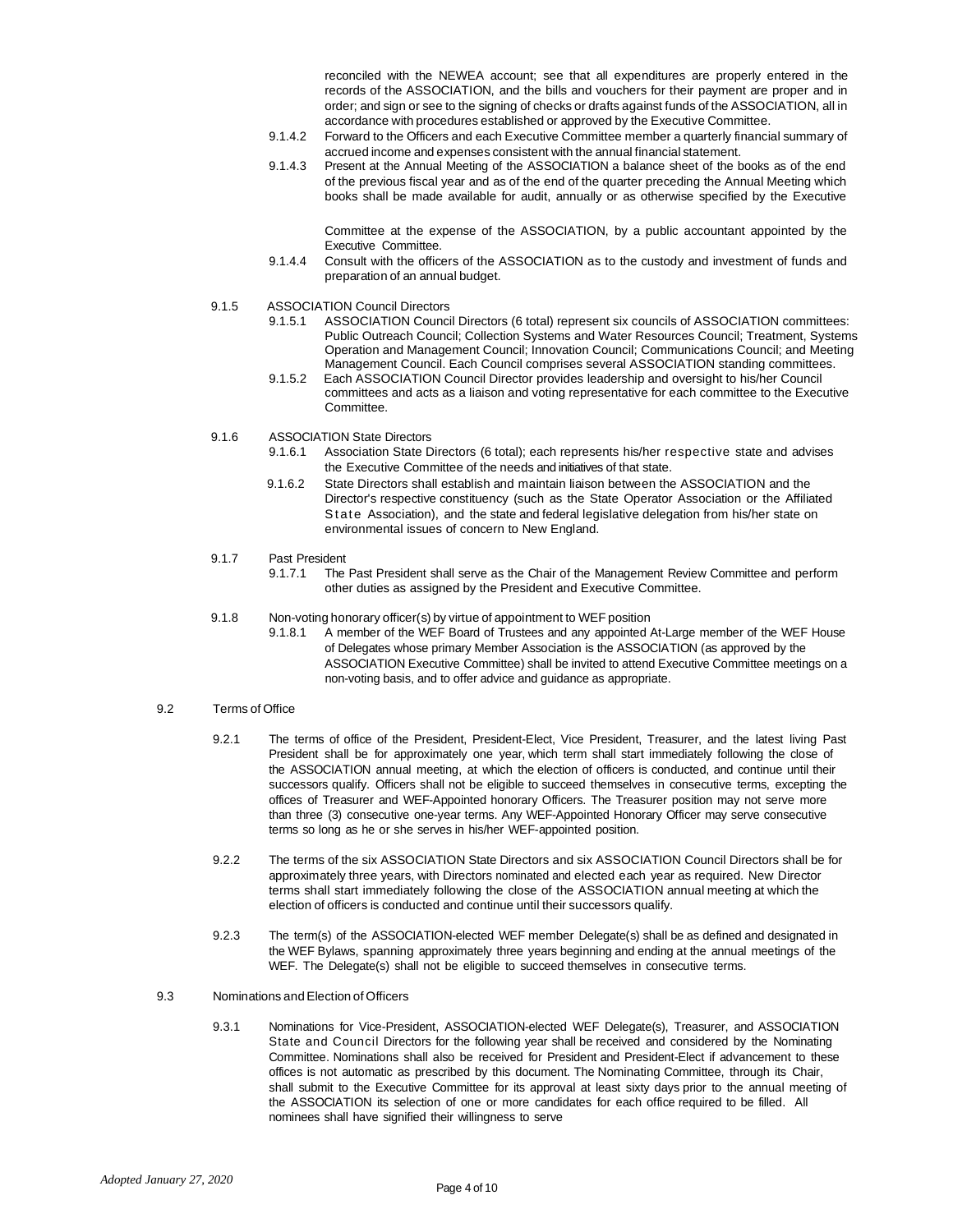- 9.3.2 Upon completion of each term of office, or upon adoption of a resolution by the Executive Committee that a vacancy exists in the office of President or President-Elect, there shall be automatic advancement from President-Elect to President and from Vice President to President-Elect. Denial of such automatic advancement shall be by a two-thirds majority vote of the Executive Committee.
- 9.3.3 The Executive Director shall transmit the report of the Nominating Committee to the ASSOCIATION membership. The eligible voting Members of the ASSOCIATION shall elect officers at the annual meeting by majority vote. Nominations may be made from the floor by eligible voting Members present. If more than one name is placed in nomination for office, voting shall be by ballot and the nominee receiving a majority of the votes cast shall be declared elected.
- 9.3.4 Should any nominee for office not receive a majority of the votes cast for that office, the names of the two nominees receiving the greatest number of votes shall be re-submitted immediately to the eligible voters for consideration.
- 9.3.5 In the case of a vacancy in an elected office, the Nominating Committee shall promptly select a nominee for the office. Such nominees may be voted on at a regular meeting of the Executive Committee or by a mail ballot of the Executive Committee. The nominee receiving a majority vote of the Executive Committee members voting shall be declared elected. The officer so selected shall take office immediately and shall continue in office until a successor is elected.
- 9.3.6 The President shall be ineligible for re-election. This prohibition shall not apply to a person acting as President in the absence of the President. However, should any of the officers serving as President, President-Elect, or Vice President have been elected to fill a vacancy, and will have served in that elected office less than six months, such officer shall be eligible for re-election to the same office for one full term of office.

## **10. EXECUTIVE DIRECTOR**

- 10.1 Duties and Functions
	- 10.1.1 Serve as the Clerk of the Corporation.
	- 10.1.2 Serve as the executive officer of the ASSOCIATION, and operate under the general direction of the President and the Executive Committee.
	- 10.1.3 Attend all Executive Committee Meetings, prepare and distribute an agenda, and record, finalize and distribute the minutes of the Executive Committee Meetings.
	- 10.1.4 Maintain records of the ASSOCIATION including a database list of members of the ASSOCIATION.
	- 10.1.5 Present a report for each calendar year at the Annual Meeting of the ASSOCIATION.
	- 10.1.6 Perform such other duties as may be assigned by the Executive Committee.

## **11. MEMBERSHIPCLASSIFICATION,QUALIFICATIONS,ANDPRIVILEGES**

## 11.1 Individual Member<br>1111 Oualifica

- **Qualifications** 
	- 11.1.1.1 Any Individual interested in the advancement of knowledge relating to the objectives of the WEF and the ASSOCIATION.
- 11.1.2 Rights and Privileges
	- 11.1.2.1 Shall be an eligible voting member of the ASSOCIATION
		- Shall have all the rights and privileges granted by the WEF and ASSOCIATION including the rights to hold office and serve on committees.
		- 11.1.2.3 Shall be entitled to receive publications of the WEF, as authorized by its Board of Trustees, and publications of the ASSOCIATION, as authorized by its Executive Committee, for the specific Individual member package.

## 11.2 Group Member

- 11.2.1 Qualifications
	- 11.2.1.1 Any group or organization interested in the advancement of knowledge relating to the objectives of WEF and the ASSOCIATION.
- 11.2.2 Rights and Privileges
	- 11.2.2.1 Shall have all the rights and privileges granted by the WEF and the ASSOCIATION including the right of its ASSOCIATION-recognized authorized representative(s) to vote as provided for in this Constitution and Bylaws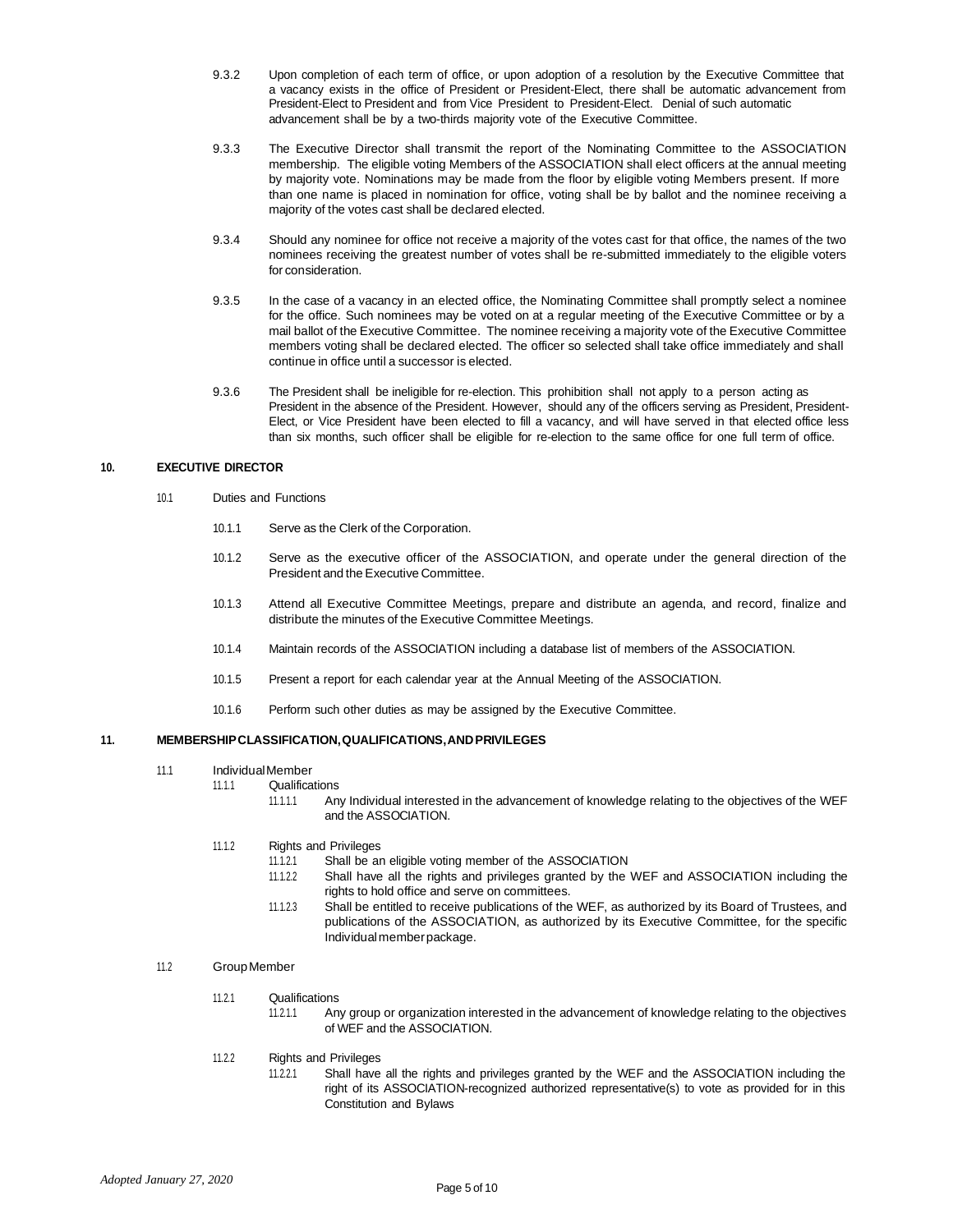### 11.3 Certification of Membership

11.3.1 The Executive Director shall coordinate each month with the Executive Director of the WEF, the new and renewed Individual and Group Members of the ASSOCIATION and shall reconcile payments of the appropriate amount of dues for each class member.

#### 11.4 ASSOCIATION-Only Memberships

- 11.4.1 Qualifications
	- 11.4.1.1 Any Individual or group interested in the advancement of knowledge relating to the objectives of the ASSOCIATION
- 11.4.2 Rights and Privileges
	- 11.4.2.1 Shall be an eligible voting member of the ASSOCIATION, but shall not be a certified Member of WEF.
	- 11.4.2.2 Shall have all the rights and privileges granted by the ASSOCIATION including the rights to hold ASSOCIATION office and serve on ASSOCIATION committees.
	- 11.4.2.3 Shall be entitled to receive publications of the ASSOCIATION, as authorized by its Executive Committee, for the specific ASSOCIATION-Only member package.
	- 11.4.2.4 Shall be ineligible to receive WEF member benefits or publications or to hold WEF-related offices unless, and until such time as, the ASSOCIATION-Only membership is upgraded to an Individual or Group Membership as defined in sections 11.1 and 11.2 above

### 11.5 Student Chapters

- 11.5.1 Qualifications
	- 11.5.1.1 Any Student Chapter, located within the ASSOCIATION franchise and consisting of at least five persons, may be granted charter membership in the WEF by majority vote of the ASSOCIATION provided:
	- a) Its objectives are in harmony with the purposes of the WEF and ASSOCIATION;
	- b) The Constitution and Bylaws of the applicant chapter have been certified by the ASSOCIATION as being in harmony with those of the ASSOCIATION and of the WEF; and
	- c) The Student Chapter has been recommended for membership by the ASSOCIATION.
- 11.5.2 Organization and Privileges
	- 11.5.2.1 The Student Chapter will be issued a WEF charter following recommendation by the ASSOCIATIONandapprovalbytheWEF.
	- 11.5.2.2 The Student Chapter shall govern the number and character of its meetings. At least one meeting shall be held each school year.
	- 11.5.2.3 A Counselor for the Student Chapter shall be appointed or elected by the ASSOCIATION. The Counselor shall be an Individual or Group member of the ASSOCIATION and of the WEF and shall be an advisor to the Student Chapter.
	- 11.5.2.4 All officers and members of the Student Chapter shall be Individual Members of the ASSOCIATION and of the WEF.
	- 11.5.2.5 The Student Chapter shall submit an annual report to the Student Activities Committee by May 1 of each year.

# 11.5.3 **Authority**<br>11.5.3.1

A Student Chapter shall have authority to act only on its own behalf and shall have authority to incur obligations for the Student Chapter only.

#### 11.5.4 Withdrawal and Termination

- 11.5.4.1 A Student Chapter may withdraw from the WEF at the end of any school year after giving appropriate written notice of its intentions to both the ASSOCIATION and the WEF.
- 11.5.4.2 The ASSOCIATION may revoke the charter of any Student Chapter, if, after the Chapter has been afforded an opportunity to be heard, the ASSOCIATION judges it to be in the best interest of the ASSOCIATION and the WEF to do so.

## **12. DUES**

- 12.1 Payment of Dues
	- 12.1.1 For each Individual and Group Member, the annual dues shall be determined by the Executive Committee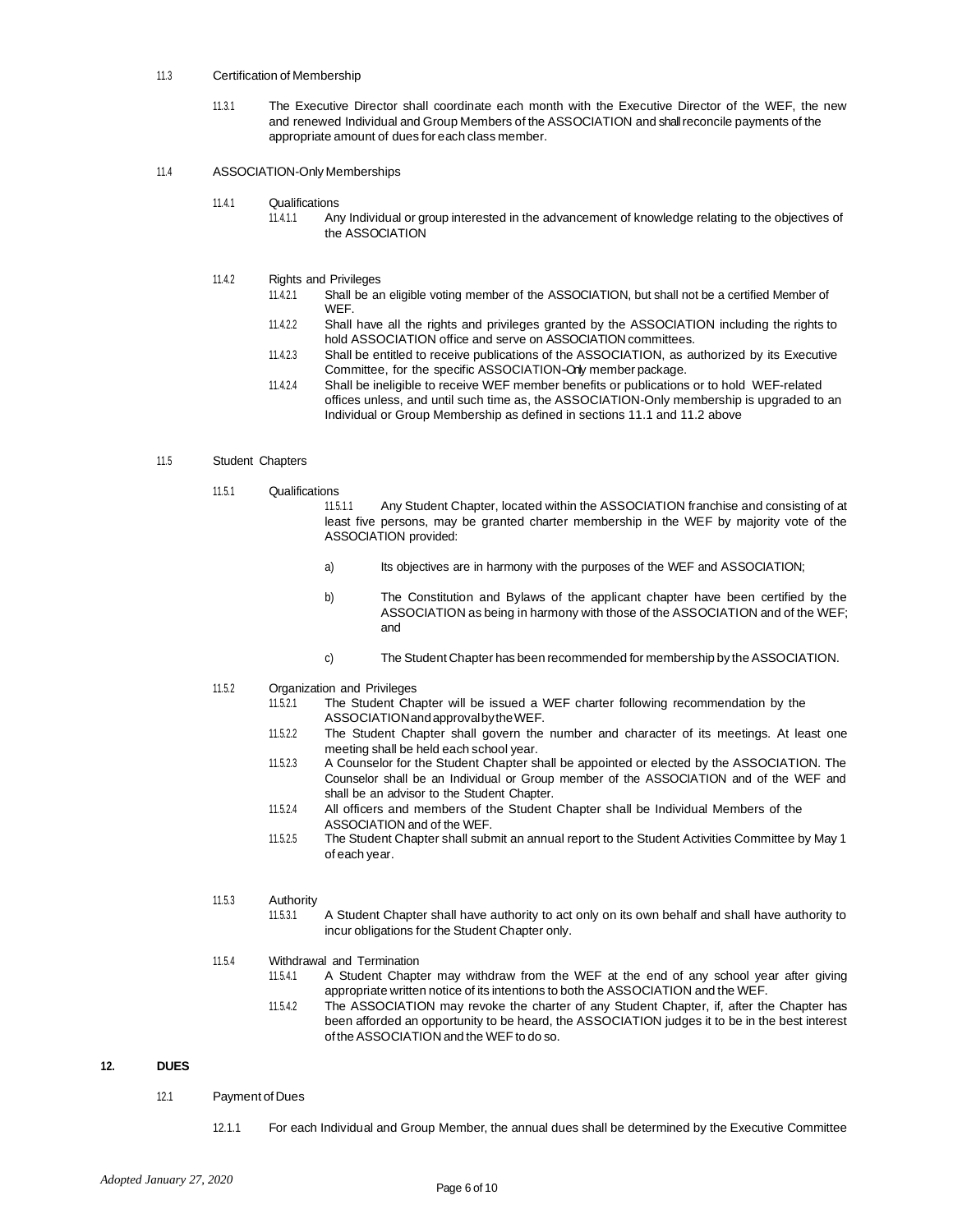and shall include the current dues as established by the Board of Trustees of the WEF. For ASSOCIATION-Only Members, the annual dues shall be determined by the ASSOCIATION Executive Committee.

- 12.1.1.1 Annual dues for Individual and Group Members will be billed directly to ASSOCIATION Members either by the WEF or by the ASSOCIATION, and reconciled in accord with bylaws section 11.3.1 above. Dues shall be considered delinquent if not received by the Member's anniversary date.
- 12.1.1.2 Annual dues for ASSOCIATION-Only Members will be billed to those members by the ASSOCIATION. Dues shall be considered delinquent if not received by the Member's anniversary date.
- 12.1.1.3 Dues are payable for a twelve-month period beginning with the first date of membership which is defined as the anniversary date.

### 12.2 Subscription(s) included in Dues

12.2.1 All members certified to the WEF by the ASSOCIATION shall be entitled to such publications of the WEF as may be approved by its Board of Trustees for the appropriate membership package. All members shall be entitled to the publications of the ASSOCIATION as may be approved by its Executive Committee.

#### 12.3 Arrears

12.3.1 Any Member of the ASSOCIATION who shall be delinquent in dues for a period of 30 days from the designated renewal date shall be notified of such delinquency and suspended from further services. If payment is not made within the next succeeding 30 days, the delinquent Member shall be dropped from the rolls and thereupon forfeit all rights and privileges of membership.

#### **13. ADMISSION AND EXPULSION**

- 13.1 Admission
	- 13.1.1 Applications for membership will be reviewed by the Executive Director in accordance with the policies established by the Executive Committee.
	- 13.1.2 There shall be no admission fee.

#### 13.2 Expulsion

- 13.2.1 Any member may be expelled from the ASSOCIATION for good and sufficient reason by a two-thirds vote of the Executive Committee.
- 13.2.2 Any officer may be removed from office for good and sufficient reason by a two-thirds vote taken at a duly constituted meeting of the Executive Committee.

#### **14. COMMITTEES**

- 14.1 General
	- 14.1.1 In addition to the Nominating Committee provided for in Section 14.2 of the Constitution and Bylaws, the President is empowered to appoint such additional committees as may be required to advance the best interest of the ASSOCIATION and to enable it to fulfill its objectives.

#### 14.2 NominatingCommittee

- 14.2.1 Shall consist of the three immediate past presidents who are active in the ASSOCIATION and are eligible voting members of the ASSOCIATION, and two sitting ASSOCIATION officers, as appointed by the Nominating Committee Chair and approved by the Executive Committee.
- 14.2.2 The senior past president shall serve as Chair of the Committee.
- 14.2.3 Shall nominate candidates for the elective offices of the ASSOCIATION.
- 14.2.4 No members of the Nominating Committee shall be eligible for nomination to a new term of elective office.
	- 14.2.4.1 A Past President sitting on the Nominating Committee may be nominated for an ASSOCIATION-Elected WEF Delegate position.
	- 14.2.4.2 A Treasurer who is sitting on the Nominating Committee may be nominated to serve in the second or third consecutive term of his/her currently heldposition.

#### **15. PUBLICATIONS**

15.1 All publications of the ASSOCIATION shall be issued under direction of the Executive Committee.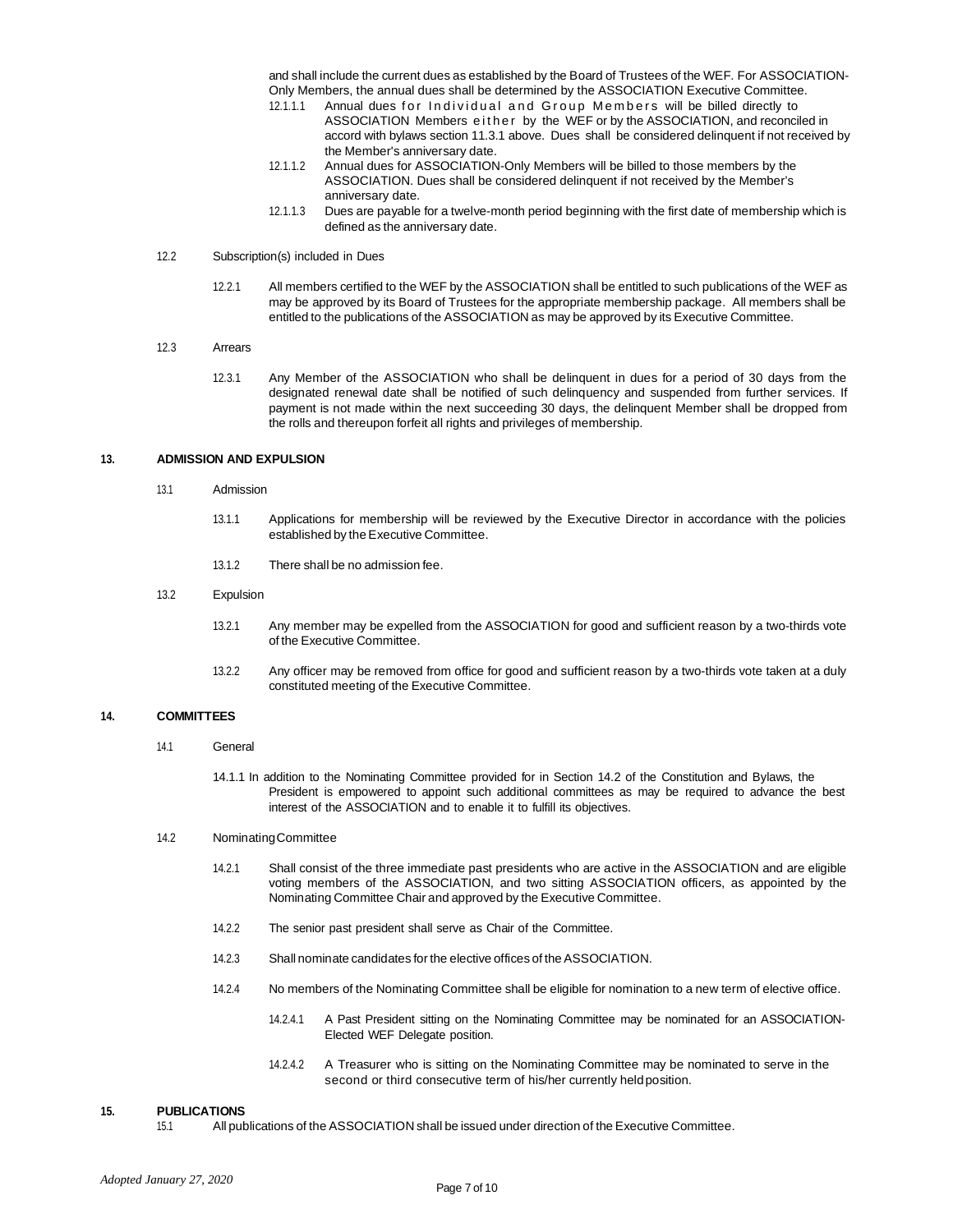#### **16. MEETINGS**

- 16.1 Annual Conference and Annual Business Meeting
	- 16.1.1 An Annual Conference and Annual Business Meeting of the ASSOCIATION shall be held at the time and place selected by the Executive Committee.
	- 16.1.2 Each person attending the Annual Conference shall pay a registration fee of such amount as may be determined by the Executive Committee.
	- 16.1.3 An Annual Business Meeting of the ASSOCIATION shall be held during the Annual Conference to receive reports of officers and committees, to elect officers, and carry on other business of the ASSOCIATION.
- 16.2 Special Meetings
	- 16.2.1 Special meetings of the ASSOCIATION may be held at such other times and places as requested by the Executive Committee or upon the petition of one hundred eligible voting members.
- 16.3 Notices
	- 16.3.1 Notices of all conferences and meetings of the ASSOCIATION shall be sent out to all Members by the Executive Director or under his/her supervision, at least thirty days in advance of any conference or meeting.
- 16.4 ExecutiveCommittee Meetings
	- 16.4.1 The Executive Committee shall hold at least one meeting at the time of each Annual Conference.
	- 16.4.2 Other Executive Committee meetings shall be held at the call of the President, or on petition addressed to the Executive Director and signed by five or more Executive Committee members.
	- 16.4.3 Notice of all Executive Committee meetings shall be issued by the Executive Director at least fourteen days in advance of such meetings to all Executive Committee members.

## **17. INDEMNIFICATION**

- **Entitlement** 
	- 17.1.1 As provided in this Article, the ASSOCIATION shall indemnify any person who is or has been an Officer, Committee Member, or Employee (hereinafter "Officer") of the ASSOCIATION against legal expenses and liabilities reasonably incurred or imposed on the Officer in connection with serving the ASSOCIATION.

#### 17.2 Limitations

- 17.2.1 No indemnification shall be provided any Officer if it is determined by the ASSOCIATION that the Officer has:
	- a) engaged in fraudulent, criminal, malicious or knowingly wrongful conduct:
	- b) gained personal profit or advantage which is either in breach of the Officer's fiduciary duty to the ASSOCIATION or represents a conflict of interest with the ASSOCIATION:
	- c) breached a professional duty by reason of any negligent act, error or omission committed in the performance of professional duties unrelated to the ASSOCIATION;
	- d) not acted in good faith;
	- e) engaged in an act which constitutes false arrest, wrongful detention, wrongful entry, wrongful eviction violation of the right to privacy and/or immoral, licentious or sexual behavior intended to lead to or culminate in any sexual act.
- 17.2.2 Indemnification shall be provided only if the ASSOCIATION determines the Officer acted reasonably, in good faith, in a manner not opposed to the best interests of the ASSOCIATION and had no reason to believe his actions were unlawful. The termination of any civil suit or civil proceeding by settlement shall not create a presumption that the Officer did not act in good faith or in a manner opposed to the best interests of the ASSOCIATION. The termination of any criminal suit or criminal proceeding by a conviction, plea of nolo contendre or its equivalent shall create a presumption that the Officer acted in bad faith or in a manner not in the best interests of the ASSOCIATION.
- 17.2.3 Indemnification pursuant to this Article with regard to any one set of facts or situation which may give rise to a request for indemnification by an Officer or Officers shall be limited to an aggregate of \$50,000.
- 17.3 Procedure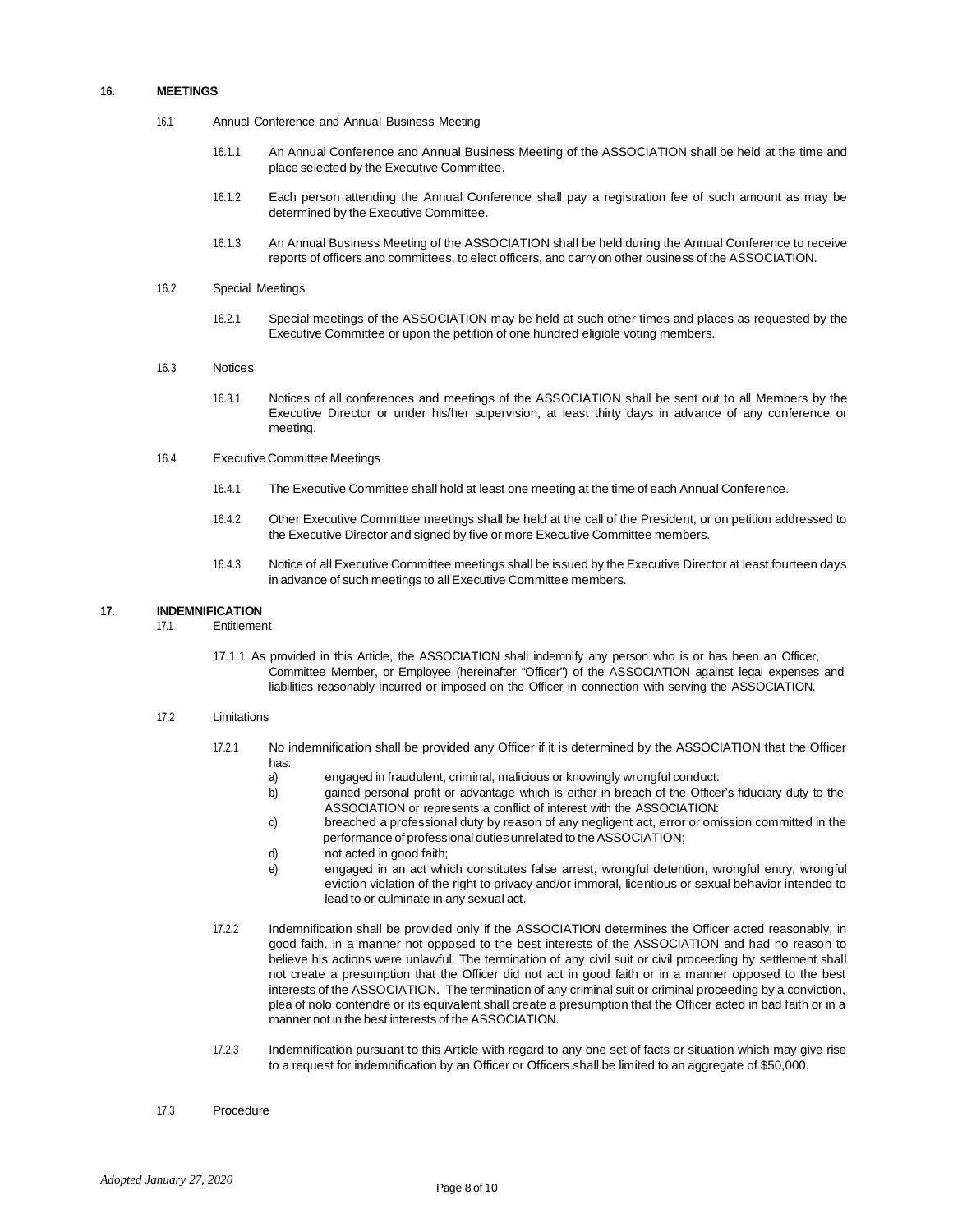- 17.3.1 Indemnification under the terms of this Article shall be made by the ASSOCIATION only as authorized in each specific case that the indemnification of the Officer is proper and in accordance with the standards set forth herein.
- 17.3.2 A request for indemnification shall be made by the Officer in writing to the President as soon as practicable, but in no event later than the earlier of 15 days after (1) the commencement of any action, suit or proceeding against the Officer or (2) the Officer shall become aware of any fact or situation which may reasonably be anticipated to give rise to a claim for indemnification.
- 17.3.3 The Executive Committee shall investigate all requests for indemnification and shall render its recommendation no later than 60 days after the President receives the request for indemnification.
- 17.3.4 The determination as to whether indemnification shall be made by the ASSOCIATION pursuant to this Article shall be made (1) by the Executive Committee by majority vote of a quorum consisting of Officers who were not parties to such action, suit or proceeding, or; (2) in the event such a quorum is not obtainable, or, even if obtainable and if a quorum of disinterested Officers so directs, by independent legal counsel in a written opinion. In the event (1) or (2) are not either obtainable or directed, then the determination with regard to indemnification shall be made by majority vote of the ASSOCIATION's membership.
- 17.3.5 The body or person making the determination on the request for indemnification as provided in 17.3.4 shall report its decision or findings to the Officer requesting indemnification no later than 90 days after the Executive Committee or membership vote, as the case may be, makes its recommendation.
- 17.3.6 Any action taken by the body or person making the determination on the request for indemnification as provided in 17.3.4 shall be final.
- 17.3.7 In making the determination on the request for indemnification as provided in 17.3.4, the body making the determination may vote at a meeting specifically called for that purpose, with not less than 10 days advance written notice, or by mail ballot; a decision to indemnify must receive the affirmative vote of not less than 50% of the eligible voters.
- 17.3.8 For all purposes the vote of an interested party to the action, suit or proceeding shall be disregarded. A quorum shall be 50% of the eligible votes at a meeting or mail ballot.

## 17.4 Subrogation

.

- 17.4.1 In the event of any payment by the ASSOCIATION to an Officer, or on behalf of an Officer, as provided in this Article, the ASSOCIATION shall be subrogated to the extent of such payment to all rights of recovery thereof. The Officer shall execute such documents as shall reasonably be required to secure such right for the ASSOCIATION, including but not limited to those necessary for the ASSOCIATION to bring suit in the name of and on behalf of the Officer.
- 17.4.2 The Officer shall assist the ASSOCIATION in effecting settlement and the conduct of any defense or suit arising out of any payment by the ASSOCIATION under this Article.

#### 17.5 Surety

17.5.1 The Executive Committee may authorize payment to or on behalf of an Officer prior to final disposition of any suit or proceeding. If such payment is authorized, the Executive Committee shall receive a written commitment by the Officer and such surety as it shall reasonably require repaying such payments if it is determined that indemnification by the ASSOCIATION was not authorized by this document.

#### 17.6 Applicable Law

- 17.6.1 The foregoing right of indemnification shall be in addition to and not necessarily exclusive of all other rights accorded by applicable law.
- 17.7 Insurance
	- 17.7.1. The ASSOCIATION shall have the power to purchase and maintain insurance on behalf of Officers whether or not the ASSOCIATION would have the power to indemnify them against liability under the provisions of thisArticle.

#### 17.8 Other

17.8.1 The provisions of this Article shall apply to the legal representatives of deceased persons who were Officers. An Officer's rights hereunder shall not be assignable without the prior written consent of the ASSOCIATION.